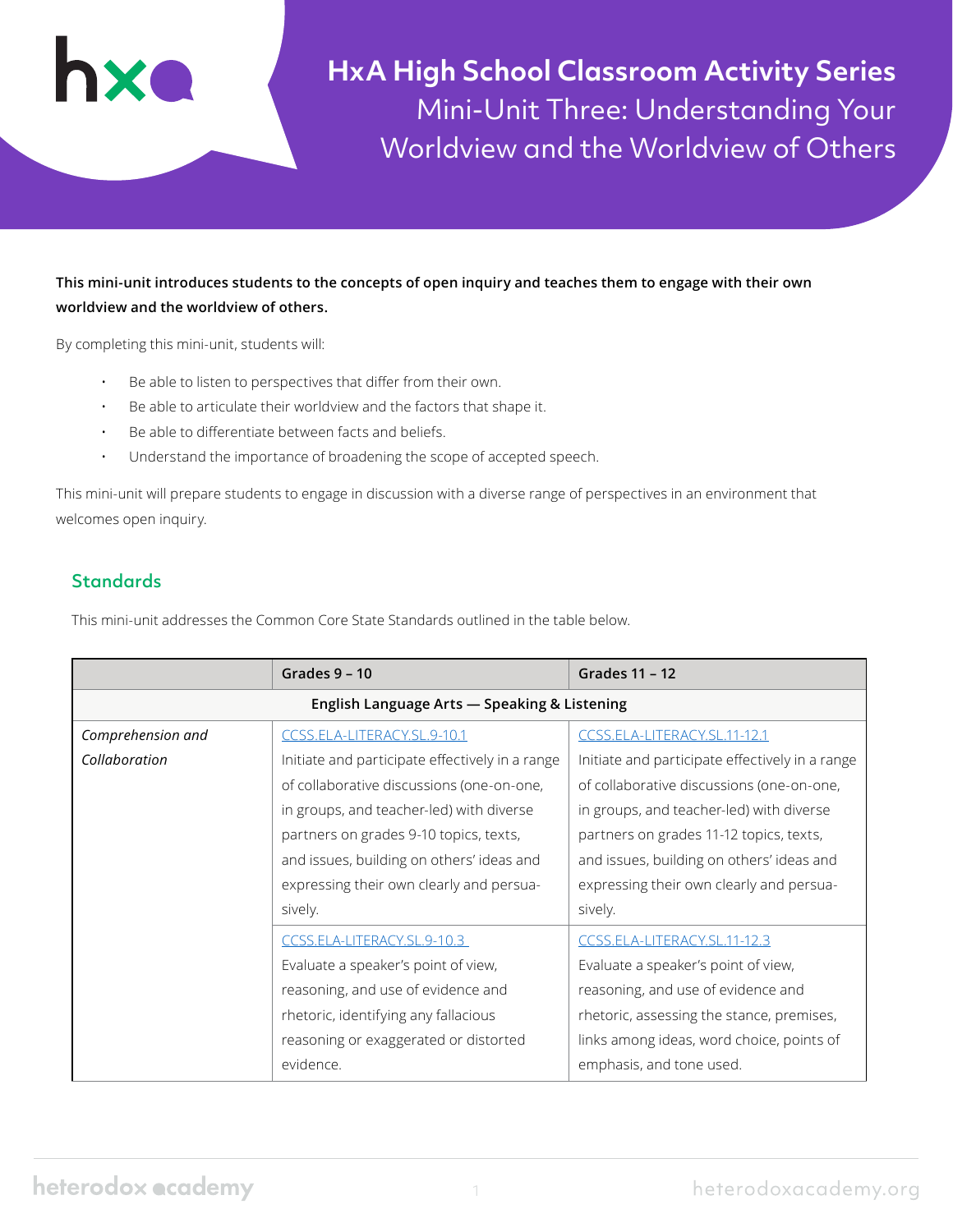# **HxA High School Classroom Activity Series: Mini-Unit Three**

|                                 | Grades 9 - 10                                                                                                                                                                                                                                                           | Grades 11 - 12                                                                                                                                                                                                                                                                                                                                             |  |  |  |
|---------------------------------|-------------------------------------------------------------------------------------------------------------------------------------------------------------------------------------------------------------------------------------------------------------------------|------------------------------------------------------------------------------------------------------------------------------------------------------------------------------------------------------------------------------------------------------------------------------------------------------------------------------------------------------------|--|--|--|
| Presentation of Knowledge       | CCSS.ELA-LITERACY.SL.9-10.4                                                                                                                                                                                                                                             | CCSS.ELA-LITERACY.SL.11-12.4                                                                                                                                                                                                                                                                                                                               |  |  |  |
| and Ideas                       | Present information, findings, and<br>supporting evidence clearly, concisely, and<br>logically such that listeners can follow the<br>line of reasoning and the organization,<br>development, substance, and style are<br>appropriate to purpose, audience, and<br>task. | Present information, findings, and<br>supporting evidence, conveying a clear and<br>distinct perspective, such that listeners can<br>follow the line of reasoning, alternative or<br>opposing perspectives are addressed, and<br>the organization, development, substance,<br>and style are appropriate to purpose,<br>audience, and a range of formal and |  |  |  |
| informal tasks.                 |                                                                                                                                                                                                                                                                         |                                                                                                                                                                                                                                                                                                                                                            |  |  |  |
| English Language Arts - Writing |                                                                                                                                                                                                                                                                         |                                                                                                                                                                                                                                                                                                                                                            |  |  |  |
| <b>Text Types and Purposes</b>  | CSS.ELA-LITERACY.W.9-10.2                                                                                                                                                                                                                                               | CCSS.ELA-LITERACY.W.11-12.2                                                                                                                                                                                                                                                                                                                                |  |  |  |
|                                 | Write informative/explanatory texts to                                                                                                                                                                                                                                  | Write informative/explanatory texts to                                                                                                                                                                                                                                                                                                                     |  |  |  |
|                                 | examine and convey complex ideas,                                                                                                                                                                                                                                       | examine and convey complex ideas,                                                                                                                                                                                                                                                                                                                          |  |  |  |
|                                 | concepts, and information clearly and                                                                                                                                                                                                                                   | concepts, and information clearly and                                                                                                                                                                                                                                                                                                                      |  |  |  |
|                                 | accurately through the effective selection,                                                                                                                                                                                                                             | accurately through the effective selection,                                                                                                                                                                                                                                                                                                                |  |  |  |
|                                 | organization, and analysis of content.                                                                                                                                                                                                                                  | organization, and analysis of content.                                                                                                                                                                                                                                                                                                                     |  |  |  |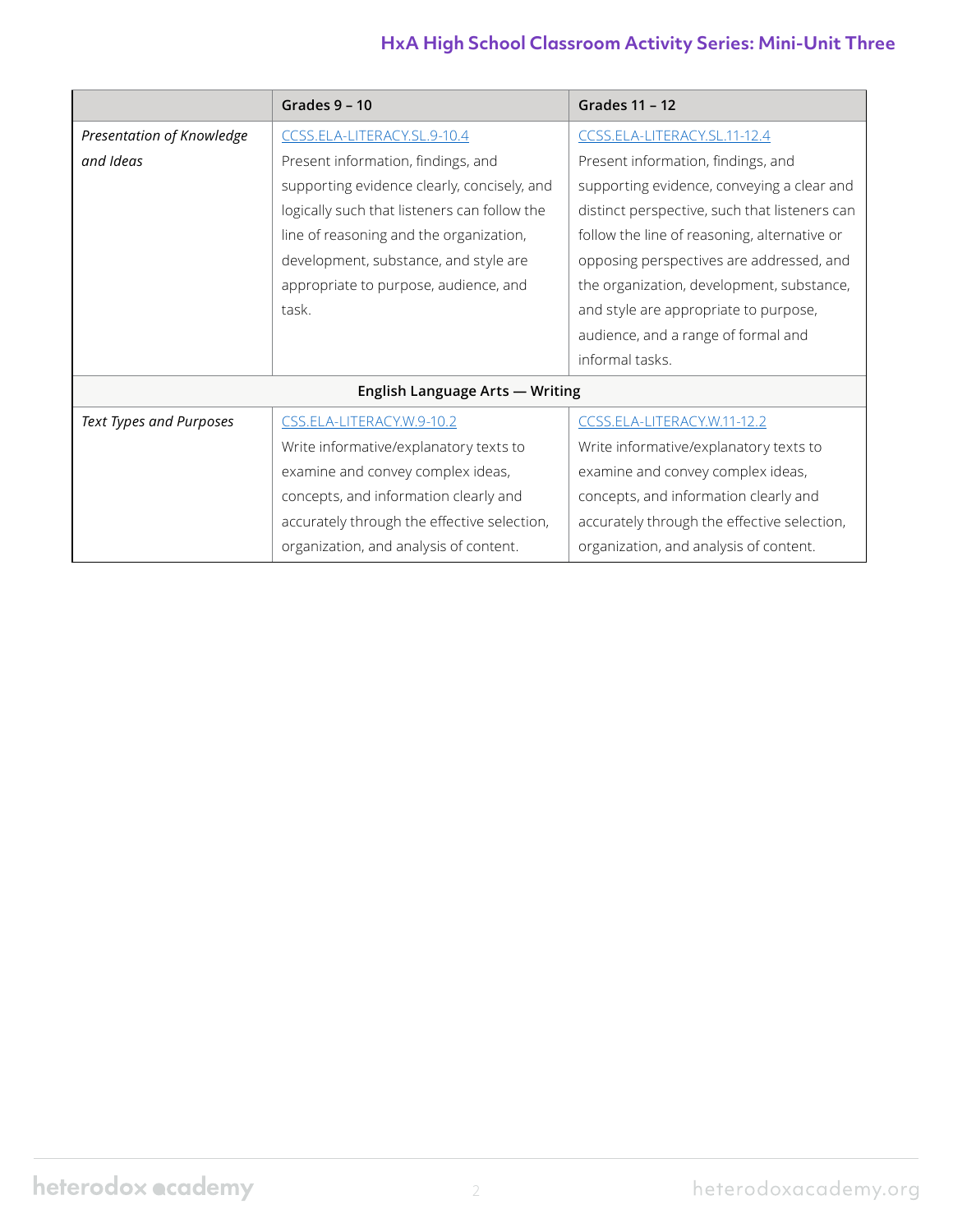# **HxA High School Classroom Activity Series: Mini-Unit Three**

### Time

Plan to spend 7 to 8 days (50 minutes per day) on this mini unit. The number of days depends on whether you assign independent activities as in-class work or homework.

| Day 1                                           | Day 2                               | Day 3                   | Day 4                 | Day 5                               |
|-------------------------------------------------|-------------------------------------|-------------------------|-----------------------|-------------------------------------|
| Warm-Up Activity:                               | Warm-Up Activity:                   | Warm-Up Activity:       | Warm-Up Activity:     | Warm-Up Activity:                   |
| "Everyone Has a                                 | Have students reflect               | Have students reflect   | Have students reflect | Have students reflect               |
| Worldview" (see                                 | on interviewing                     | on the activity, "What  | on the difference     | on the downsides                    |
| below)                                          | someone they                        | is Your Worldview?"     | between facts and     | to excessive social                 |
| Activity: "Have                                 | disagree with                       | Video: "Beyond Bigots   | beliefs               | penalties                           |
| Students Interview                              | Video: "Beyond Bigots               | and Snowflakes: The     | Video: "Beyond Bigots | Video: "Beyond Bigots               |
| Someone They                                    | and Snowflakes:                     | Problem of Uninten-     | and Snowflakes: The   | and Snowflakes: The                 |
| Disagree With"                                  | <b>Building Community</b>           | tionally Treating       | Problem of Excess     | Problem of Telling                  |
|                                                 | Through Viewpoint                   | Beliefs as Facts"       | Social Penalties"     | People to Stay in their             |
| (Optional; if students                          | Diversity"                          |                         |                       | Lane"                               |
| complete above                                  |                                     | Activity: "Discussion   | Activity: "Discussion |                                     |
| activity for homework)<br>Video: "Beyond Bigots | Activity: "Discussion<br>Questions" | Questions"              | Questions"            | Activity: "Discussion<br>Questions" |
| and Snowflakes:                                 |                                     | Activity: "Facts versus |                       |                                     |
| "Before We Begin"                               | Activity: "What is Your             | Beliefs"                |                       | Activity: "Don't Stay in            |
|                                                 | Worldview?"                         |                         |                       | Your Lane"                          |
| Day 6                                           | Day 7                               |                         |                       |                                     |
| Warm-Up Activity:                               | Warm-Up Activity:                   |                         |                       |                                     |
| Have students reflect                           | Have students                       |                         |                       |                                     |
| on the activity, "Don't                         | recount the lesson of               |                         |                       |                                     |
| Stay in Your Lane"                              | "Beyond Bigots and                  |                         |                       |                                     |
| Video: "Beyond Bigots                           | Snowflakes"                         |                         |                       |                                     |
| and Snowflakes: The                             | Activity: "Develop a                |                         |                       |                                     |
| Problem with Relying                            | Value Statement for                 |                         |                       |                                     |
| on Science to Bridge                            | our School"                         |                         |                       |                                     |
| Our Divides"                                    | Video: Beyond Bigots                |                         |                       |                                     |
| Activity: "Discussion                           | and Snowflakes:                     |                         |                       |                                     |
| Questions"                                      | "Summary"                           |                         |                       |                                     |
|                                                 |                                     |                         |                       |                                     |
| Video: "Beyond Bigots<br>and Snowflakes:        |                                     |                         |                       |                                     |
| Putting the Lessons                             |                                     |                         |                       |                                     |
| into Practice"                                  |                                     |                         |                       |                                     |
|                                                 |                                     |                         |                       |                                     |
| Activity: "Discussion                           |                                     |                         |                       |                                     |
| Questions"                                      |                                     |                         |                       |                                     |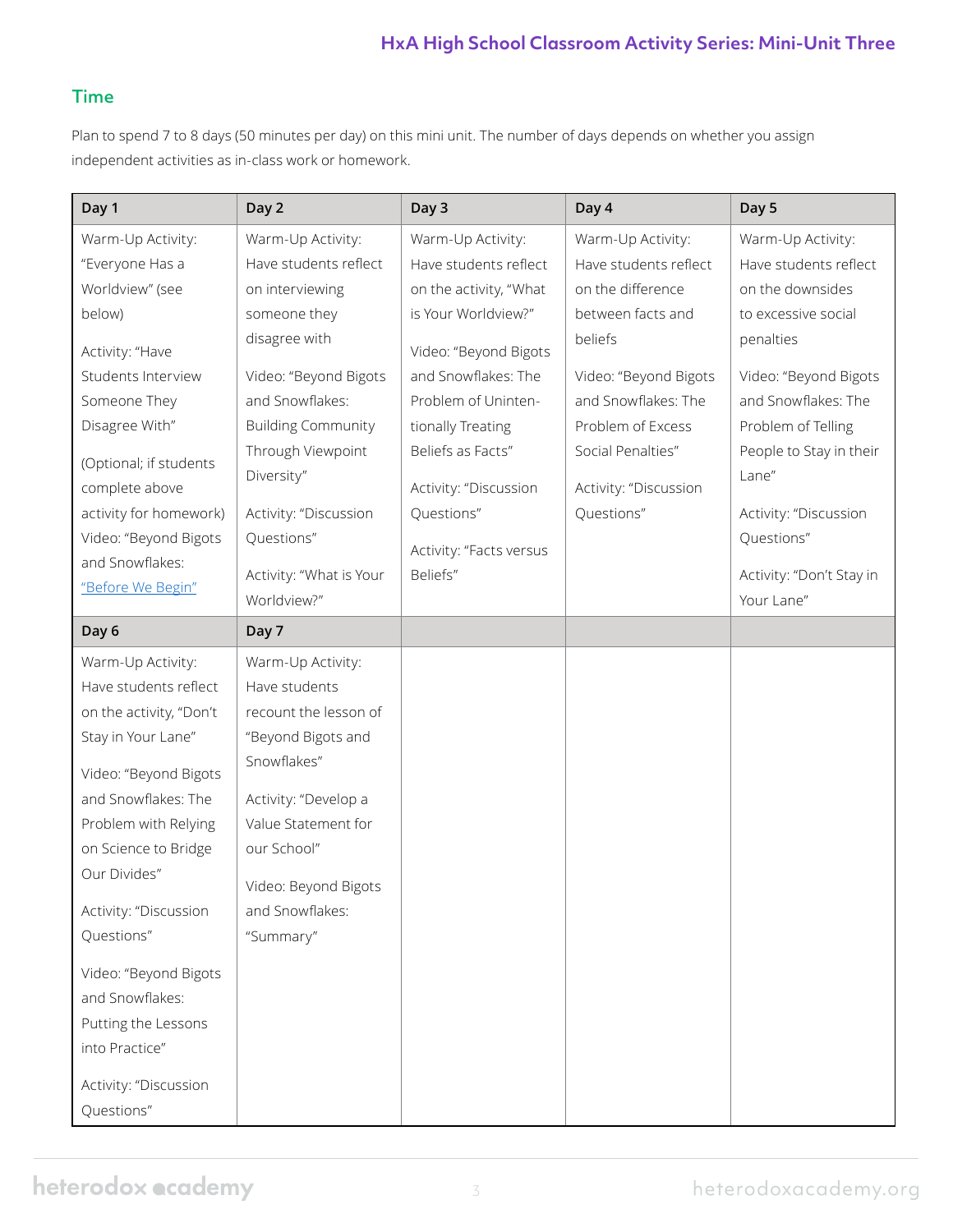# Warm-Up Activity

Each day of this mini-unit starts with a warm-up activity. The following section, titled "Everyone Has a Worldview," outlines the activity for the first day of the mini-unit. The activity for each subsequent day is outlined in the "time" table above. The first day can be a whole class discussion, but for each subsequent day, have students work in pairs to discuss the topic or answer the question(s).

### Everyone Has a Worldview

Start this mini-unit by having students watch the TEDx Talk, ["Why I, as a black man, attend KKK rallies"](https://youtu.be/ORp3q1Oaezw) by Daryl Davis. After watching the video, ask students the following question: What was Daryl Davis' message? What is the main point of his talk? How did he come to understand the worldview of someone who thinks differently than he does? What tip or tips did he share that you can use in your life?

Following the discussion of the video, share with students the objectives of this mini-unit. Then introduce the activity, "Have Students Interview Someone They Disagree With." Like Daryl Davis did, students will sit down and listen to the perspective of someone who holds a view that is in opposition to their own.

### Interview Someone You Disagree With

["Have Students Interview Someone They Disagree With."](https://heterodoxacademy.org/library/have-students-interview-someone-they-disagree-with/) The activity requires students to either interview a classmate or family member—the teacher can choose which—to practice listening to a perspective that differs from their own. The activity is designed to help students feel more comfortable hearing diverse viewpoints, which will prepare them for later activities that require two-way dialogue. The activity can be completed at home or in class, but plan to have students discuss their experience conducting the activity in class.

If you are assigning "Have Students Interview Someone They Disagree With" for homework, introduce Beyond Bigots and Snow-flakes by showing and discussing the introduction video, ["Before We Begin."](https://youtu.be/DPGtWNw8PNs)

# Beyond Bigot and Snowflakes

Beyond Bigots and Snowflakes is a [series of YouTube videos.](https://www.youtube.com/playlist?list=PL5hDlZHPFtlrvoJy5oMfvxCJJ7qs6toUu) Each video focuses on a different topic, but they should be viewed in order as the videos build on one another. The video series and accompanying ["Discussion Questions and Activities"](https://heterodoxacademy.org/library/beyond-bigots-and-snowflakes-discussion-questions-and-classroom-activities/) can be split across six days.

Utilize the Socratic seminar method for whole-class discussion of the questions. In a Socratic seminar, desks are in a circle or U-shape, and the teacher poses the questions, but they are not the center of questioning. A successful seminar involves students asking questions of each other with the teacher only stepping in as facilitator to pose focus questions and to bring the discussion back to the videos if it veers off course.

### Day one (may require an additional day):

- Video[: Building Community Through Viewpoint Diversity](https://youtu.be/lTc81GC3XtE)
	- In-class activity: Discussion Questions
	- In-class activity: What is Your Worldview? Reel Worksheet
	- In-class activity or homework: Essay utilizing the reel of their worldview